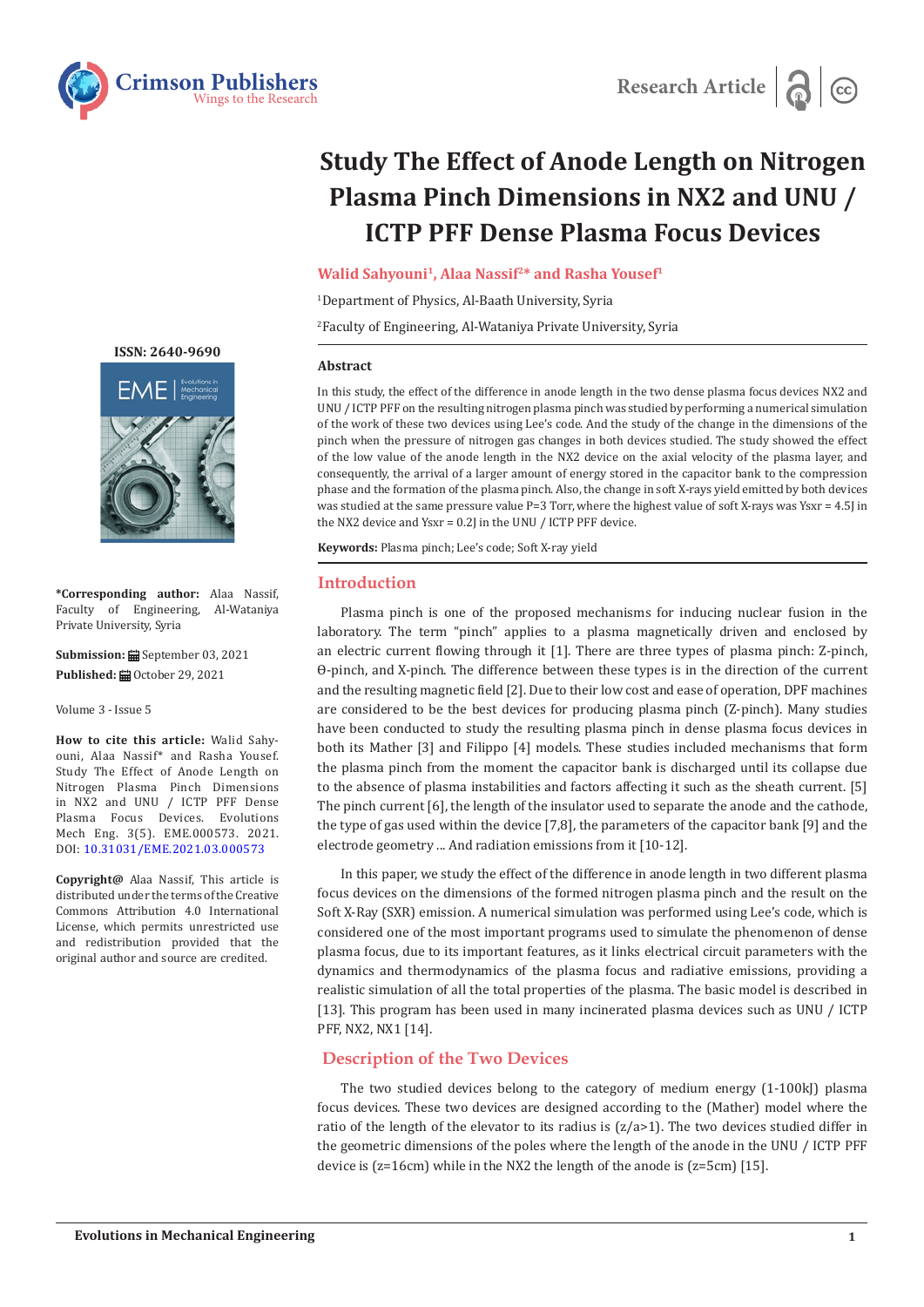# **Results and Discussion**

First, numerical experiments were conducted using Lee's code in order to find the characteristics of the dense plasma focus formed in both studied devices at a specific value for nitrogen gas pressure based on studying the current resulting from the discharge of the capacitor bank, which is considered one of the most important parameters when studying the phenomenon of dense plasma focus:

## **UNU / ICTP PFF dense plasma focus device**

Figure 1 shows the waveform of the discharge current in the UNU / ICTP PFF device from the moment of closing the switch at a nitrogen gas pressure value (3 Torr):



**Figure 1:** The waveform of the discharge current in the UNU/ICTP PFF device.

It is noticed from Figure 1 that the highest value of the discharge current is (156kA).

layer in the axial phase ( $v_{\text{axial}} = 5.3 \text{cm}/\mu\text{s}$ ) and the pinch time of the formed plasma (10.6ns). Also, during the formation of the plasma pinch, the density of the plasma reaches ( $n_{\rm i}$ =5.52 × 10<sup>23</sup>m<sup>-3</sup>) and its temperature (T= $1.5 \times 10^{6}$ K), as shown in Figure 2.

The simulation results showed that the velocity of the plasma



**Figure 2:** Plasma temperature during the compression phase.

## **Dense plasma focus device NX2**

value (3 Torr):

Figure 3 shows the path of the discharge current in the NX2 from the moment of closing the switch at a nitrogen gas pressure

Note from Figure 4 that the highest value of the discharge current is (395kA).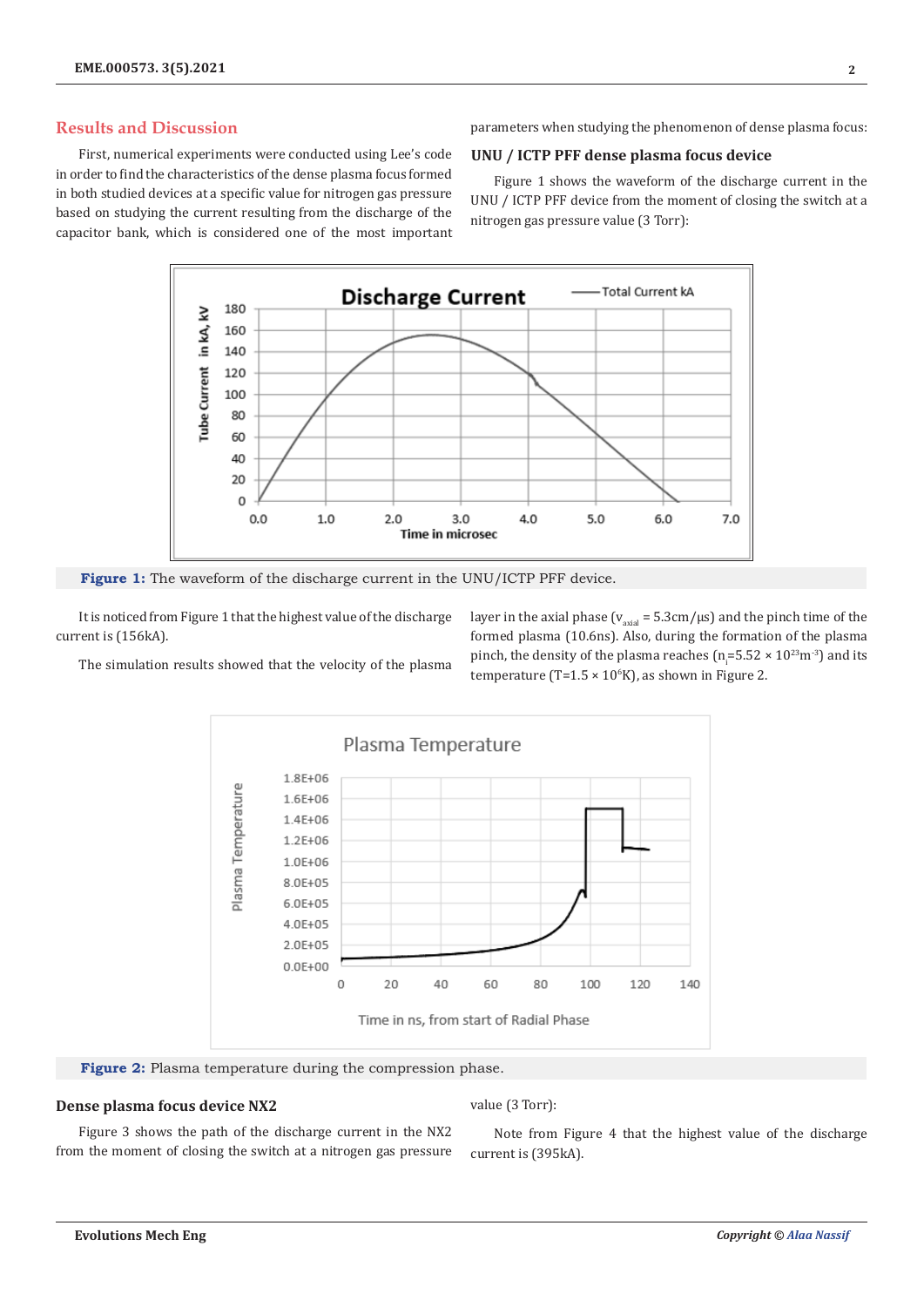

**Figure 3:** The waveform of the discharge current in the NX2.

The simulation results showed that the velocity of the plasma layer in the axial phase ( $v_{\text{axial}} = 7.9 \text{cm}/\mu\text{s}$ ) and the pinch time of the formed plasma (23.3ns). And that during the formation of the

plasma pinch, the density of the plasma reaches ( $n_i = 5.01 \times 10^{23}$ m<sup>-</sup> <sup>3</sup>) and its temperature (T =  $1.5 \times 10^6$  K), as shown in Figure 4.





Comparing the results, we note the effect of a decrease in the anode length in the NX2 device on the value of the plasma velocity in the axial phase, thus ensuring that a greater amount of the capacitor bank energy reaches the compression phase and thus the value of the radiative releases from the formed pinch plasma.

Secondly, Lee's code was used to simulate the operation of the two devices when increasing the nitrogen gas pressure to a value after which no focusing occurs, as the pressure range in the UNU / ICTP PFF device was from 0.1 Torr to 4 Torr. In the NX2 device, from 0.2 Torr to 10 Torr, to study the change in plasma pinch during the change in gas pressure. The length and radius of the nitrogen plasma pinch were found in both devices as shown in Table 1 & 2.

**Table 1:** Dimensions of the plasma pinch when the nitrogen gas pressure changes in the UNU/ICTP PFF device.

| <b>Gas Pressure</b><br>P (Torr) | <b>Pinch Radius</b><br>$r_{\min}$ (cm) | <b>Pinch Length</b><br>$Z_{max}(cm)$ |
|---------------------------------|----------------------------------------|--------------------------------------|
| 0.1                             | 0.125                                  | 1.38                                 |
| 0.2                             | 0.116                                  | 1.33                                 |
|                                 | 0.096                                  | 1.36                                 |
| 2                               | 0.094                                  | 1.34                                 |
| 3                               | 0.093                                  | 1.32                                 |
| 4                               | 0.081                                  | 1.26                                 |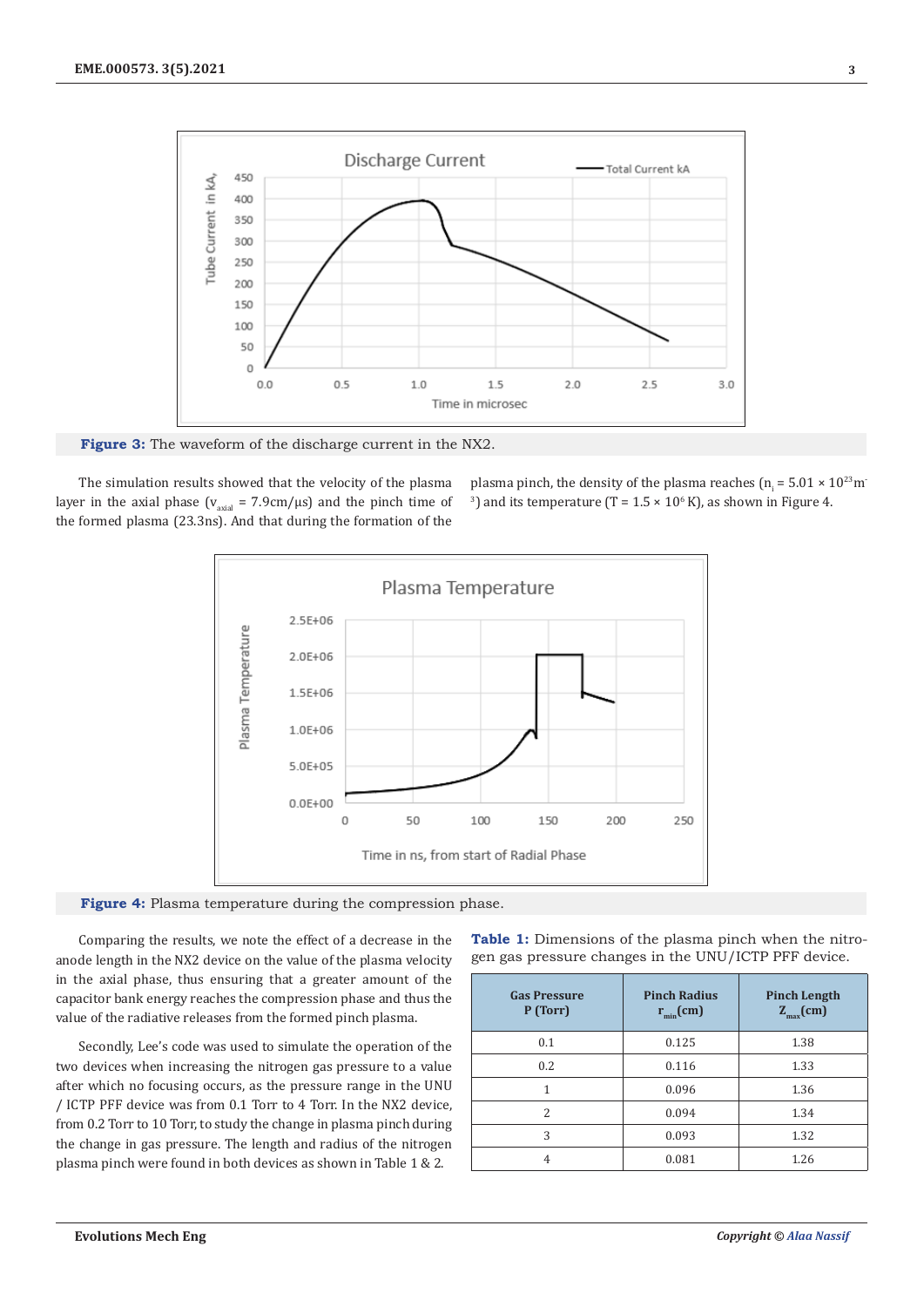| <b>Gas Pressure</b><br>P (Torr) | <b>Pinch Radius</b><br>$r_{min}(cm)$ | <b>Pinch Length</b><br>$Z_{max}(cm)$ |
|---------------------------------|--------------------------------------|--------------------------------------|
| 0.2                             | 0.26                                 | 2.86                                 |
| 0.5                             | 0.24                                 | 2.86                                 |
| $\mathbf{1}$                    | 0.24                                 | 2.84                                 |
| 2                               | 0.23                                 | 2.83                                 |
| 3                               | 0.23                                 | 2.82                                 |
| $\overline{4}$                  | 0.23                                 | 2.81                                 |
| 5                               | 0.23                                 | 2.8                                  |
| 6                               | 0.22                                 | 2.77                                 |
| $\overline{7}$                  | 0.22                                 | 2.74                                 |
| 8                               | 0.21                                 | 2.71                                 |
| 9                               | 0.21                                 | 2.68                                 |
| 10                              | 0.21                                 | 2.64                                 |

**Table 2:** Dimensions of the plasma pinch when the nitrogen gas pressure changes in the NX2 device.

We note from the results the following

1. The length of the nitrogen plasma pinch formed in the UNU / ICTP PFF device ranges from 1.26cm to 1.38cm and the diameter from 0.081 cm to 0.125cm.

- 2. The length of the nitrogen plasma pinch formed in the NX2 device ranges from 2.64cm to 2.84cm and the radius ranges from 0.21cm to 0.26cm.
- 3. The difference in the dimensions of the plasma pinch dimensions in the two devices is due to the difference in the length of the anode, which is in the UNU / ICTP PFF (z=16cm) and in the NX2 device (z=5cm). The low value of the anode length in the NX2 ensures that more capacitor bank power reaches the compression phase, meaning that less energy is consumed during the movement of the plasma layer along the length of the elevator, which led to an increase in the size of the plasma pinch in the NX2 compared to Those that are configured in the UNU / ICTP PFF device.
- 4. The results of the study showed that the highest time period for nitrogen plasma pinch in the UNU / ICTP PFF device was τ = 13.6ns with an ion density of ni =  $9.8 \times 10^{23}$ m<sup>-3</sup> while in the NX2 device,  $τ = 49.9$  ns and ni= $19×10<sup>23</sup>$ m<sup>-3</sup>.
- 5. This difference in the dimensions of the nitrogen plasma hold, its survival time, and the density of ions within it in both devices affected the value of the radioactive emissions.
- 6. The change in Soft X-Rays (SXR) yield was studied when the pressure of nitrogen gas was changed in both studied devices, as shown in Figure 5.



**Figure 5:** The change in soft X-rays yield in the two studied devices when the gas pressure changes.

Figure 5 The change in soft X-rays yield in the two studied devices when the gas pressure changes

## **References**

- 1. [Haines MG \(2011\) A review of the dense Z-pinch. Plasma Physics and](https://iopscience.iop.org/article/10.1088/0741-3335/53/9/093001) [Controlled Fusion 53\(9\): 093001.](https://iopscience.iop.org/article/10.1088/0741-3335/53/9/093001)
- It is noticed from the figure that the highest value of the X-ray yield at the same pressure value in both devices is  $Y_{\text{cav}} = 4.5$  in the NX2 device, while Ysxr = 0.2J in the UNU / ICTP PFF device.
- 2. Chung SR (2018) Simulation and characterization of a dense plasma focus device, University of Saskatchewan, Canada.